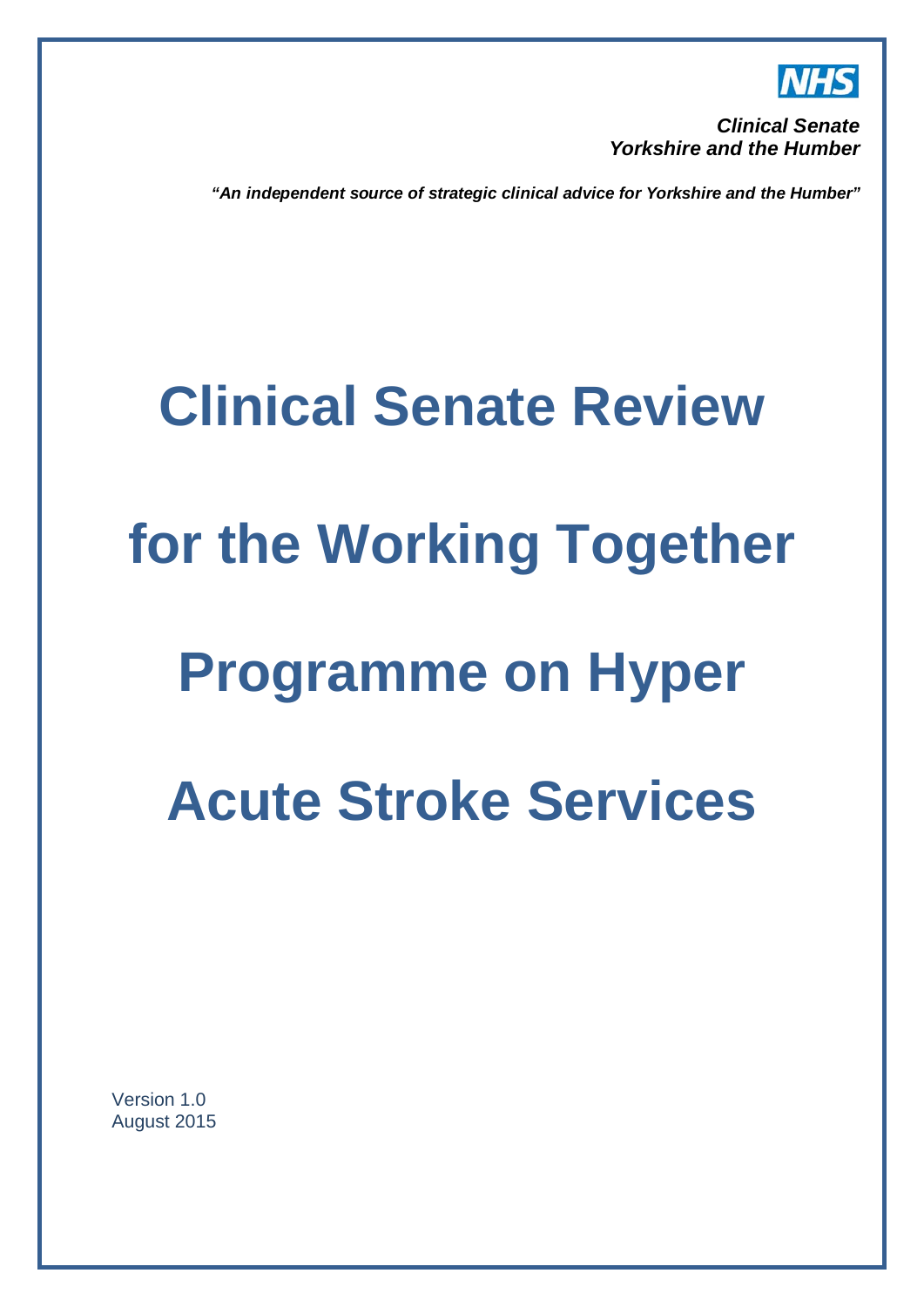Clinical Senate Reviews are designed to ensure that proposals for large scale change and reconfiguration are sound and evidence-based, in the best interest of patients and will improve the quality, safety and sustainability of care.

Clinical Senates are independent non statutory advisory bodies hosted by NHS England. Implementation of the guidance is the responsibility of local commissioners, in their local context, in light of their duties to avoid unlawful discrimination and to have regard to promoting equality of access. Nothing in the review should be interpreted in a way which would be inconsistent with compliance with those duties.

Yorkshire and the Humber Clinical Senate [Joanne.poole1@nhs.net](mailto:Joanne.poole1@nhs.net)

Date of Publication: August 2015

#### **Version Control**

| <b>Document Version</b> | <b>Date</b>                  | <b>Comments</b>                                                                              | <b>Drafted by</b> |
|-------------------------|------------------------------|----------------------------------------------------------------------------------------------|-------------------|
| Version 0.1             | $8th$ July 2015              | <b>Based on Working</b><br>Group comments                                                    | Joanne Poole      |
| Version 0.2             | 15 <sup>th</sup> July 2015   | Revised following<br><b>Working Group</b><br>comments                                        | Joanne Poole      |
| Final Version 1.0       | 10 <sup>th</sup> August 2015 | Agreed as final<br>version following<br>commissioner<br>comments and<br>Council ratification | Joanne Poole      |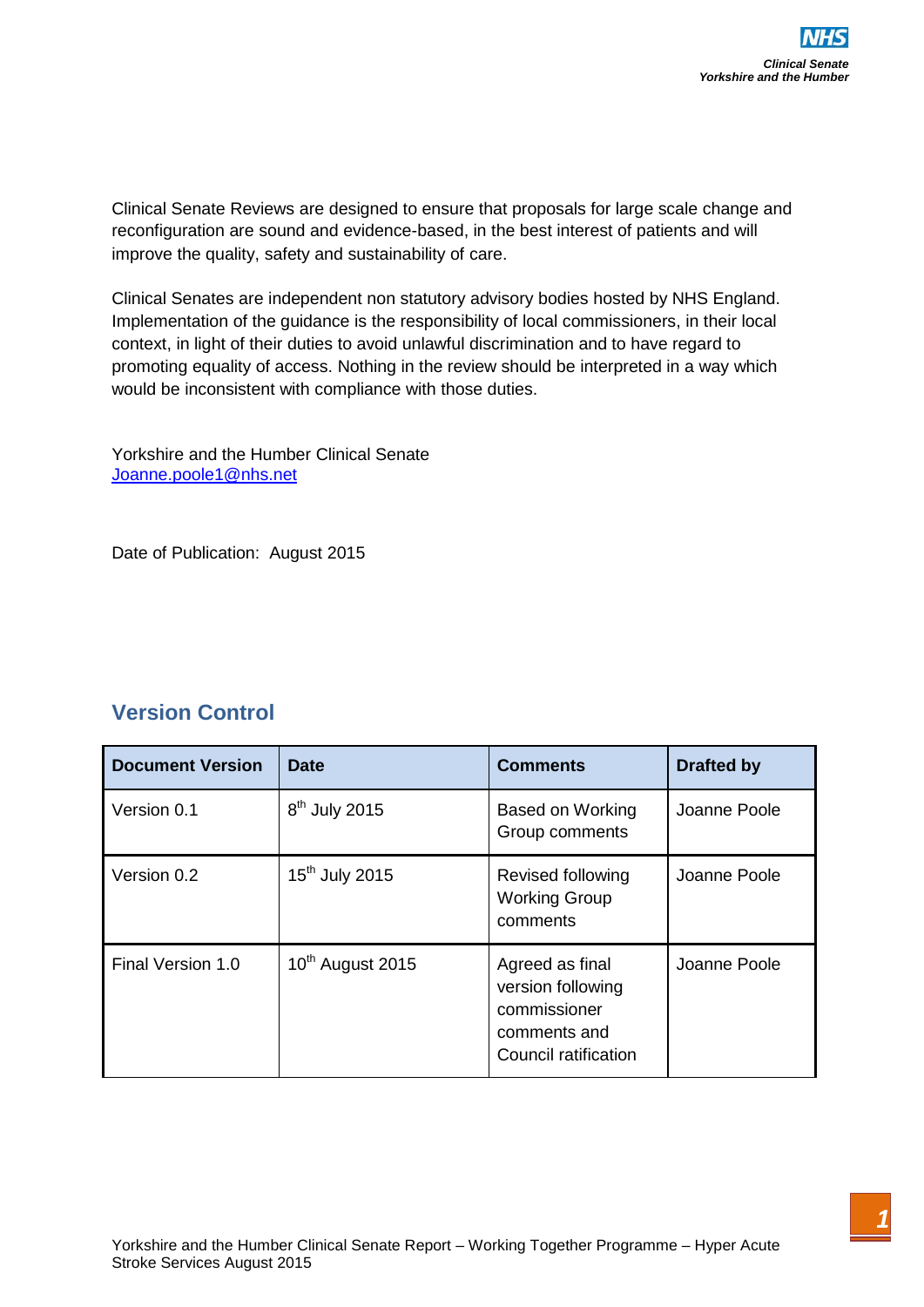## **1. Chair's Foreword**

1.1 The Senate welcomes the opportunity to review the Case for Change and Scenario Appraisal. It is clear to the Senate that it is necessary to transform Hyper Acute Stroke Unit (HASU) provision. It is noted that the work is in the early stages and there is detailed analysis and discussion to be had within stage 2 of the programme. The Senate hopes that this report assists commissioners in those future discussions to develop the detail of the changes needed to improve stroke services to patients across the Working Together footprint.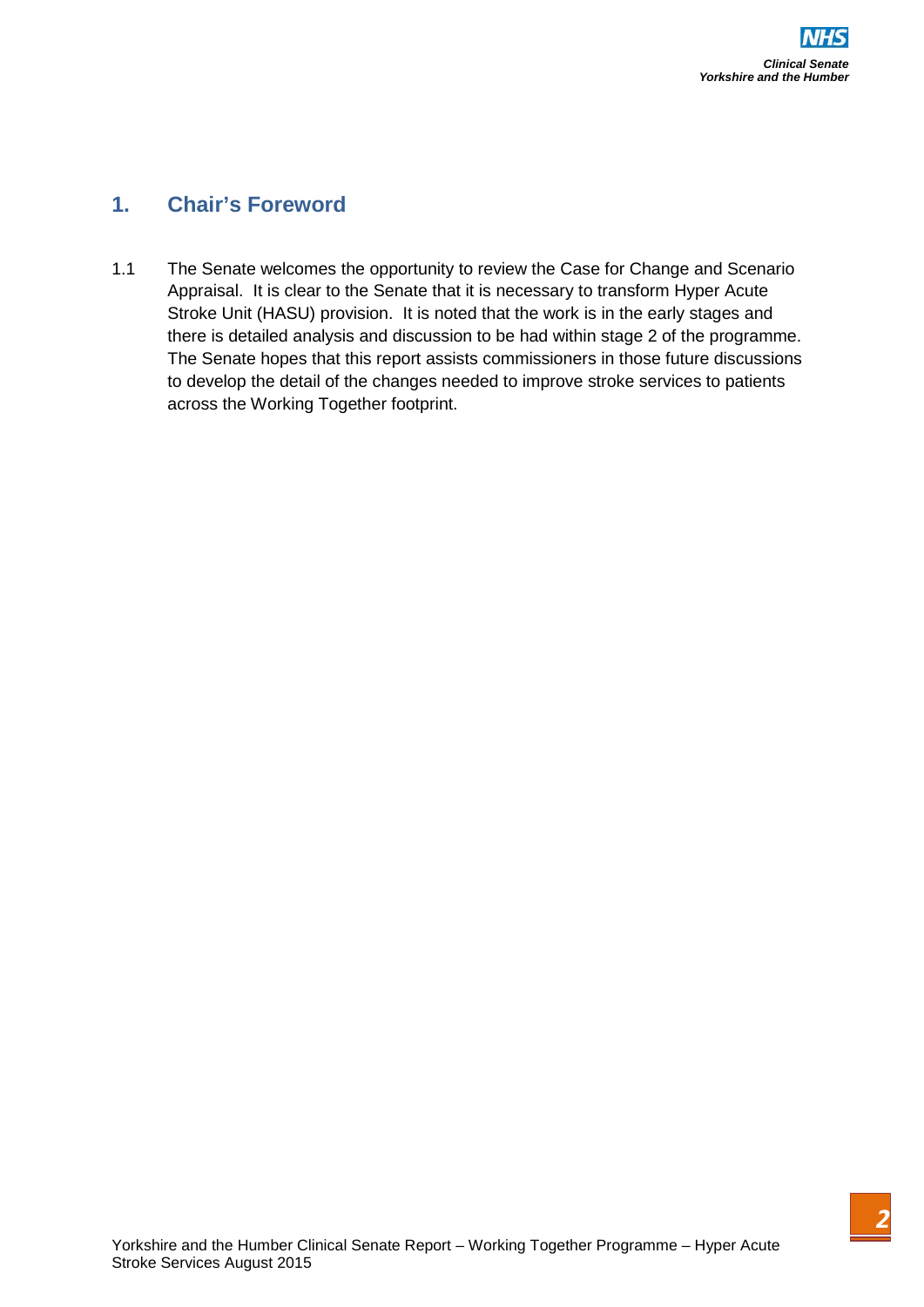## **2. Summary Recommendations**

- 2.1 The Senate agrees that there are no major changes required to the Case for Change in terms of its review of the issues facing the Hyper Acute Stroke Service as it provides a solid and comprehensive analysis. The Case for Change, however, focuses on the Hyper Acute Stroke part of the pathway and the Senate advises commissioners that the anticipated benefits of service change will not be achieved unless all aspects of the pathway are brought under the remit of the review.
- 2.2 The Senate recommends that the Case for Change could be strengthened with greater use of the SSNAP (Stroke Sentinel National Audit Programme) data, further reference to the financial implications of change and greater clarity on the Early Supported Discharge (ESD) models and Repatriation Policy.
- 2.3 The Senate has clinical concerns with Scenario 1 and 2 and commissioners are therefore recommended to focus on the development of Scenario 3. A centralised model of HASU care is the only option the Senate can support to improve patient care in line with national guidance.
- 2.4 The Senate strongly recommends that commissioners reach agreement on how to bring together the recommendations from the stroke reviews occurring concurrently across Yorkshire and the Humber as the boundary issues need to be addressed to provide a coherent service.
- 2.5 Discussions are in the early stages and the Senate recommends the need for a clear commitment from Trusts and Clinical Commissioning Groups (CCGs) to a set of principles to be achieved with regard to improving quality and patients outcomes, and therefore a commitment not to retract support as the details of the service develop, even if the local roles may change in order to deliver the service. These principles need to be agreed across the entirety of the stroke pathway.
- 2.6 The Senate supports the need for a comprehensive communications programme with service users in the next stage of the work programme.

## **3. Background**

#### **Clinical Area**

3.1 The Working Together Programme for the review of stroke services is a collaboration of Health Commissioning Organisations across South Yorkshire and Bassetlaw and North Derbyshire.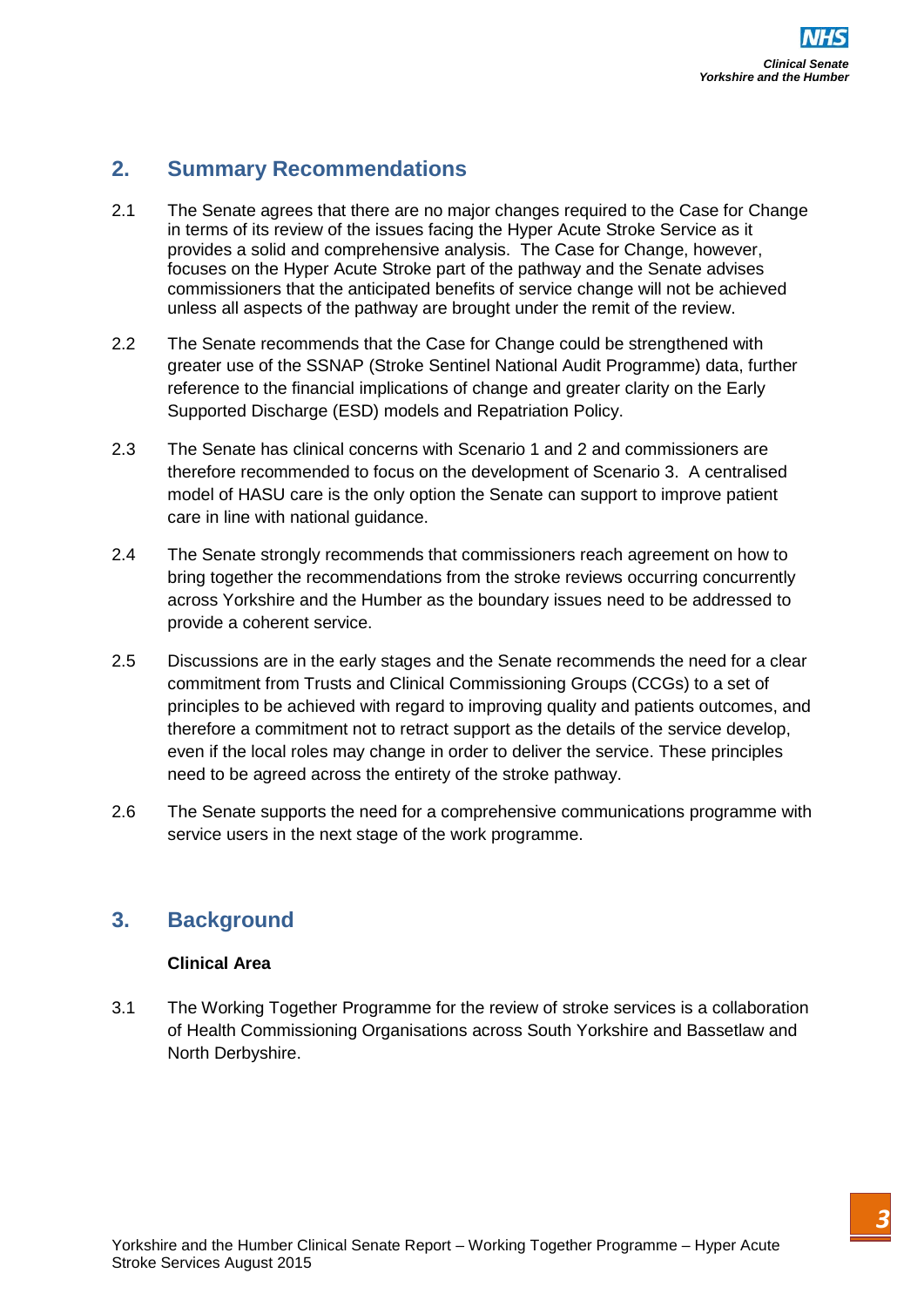- 3.2 Nationally there are a number of programmes that have transformed stroke services and have resulted in improvements in quality, experience and outcomes. Stroke services across the Yorkshire and the Humber have received formal review as part of the national peer review process. Commissioning organisations have received clear advice to give consideration to how services could be improved. Hyper acute stroke services in South Yorkshire and North Derbyshire were described as 'mediocre at best' following review.
- 3.3 Stroke services have therefore been identified as a priority for all 23 CCGs in Yorkshire and the Humber due to the challenges in meeting national standards, particularly with regard to workforce and acute assessment. Across Yorkshire and the Humber it has therefore been agreed to undertake an assurance review to ascertain the resilience of the current hyper acute stroke services provision. For South Yorkshire, Bassetlaw and North Derbyshire, the review is being undertaken as part of the Working Together Transformation Programme.
- 3.4 The first stage of this review has been to undertake a current state assessment with the following objectives:
	- i. Developing a detailed understanding of the current HASU operating model. This includes a baseline of service provision and configuration, performance (e.g. against stroke care standards), quality and outcomes, capacity and workforce, patient journeys/flows, demand and financial position
	- ii. To work with key stakeholders to develop high-level options that will ensure resilient services for the future and identify improvements to the current model.

#### **Role of the Senate**

3.5 The Senate was approached by the Working Together Programme to provide independent clinical advice of their Case for Change and Scenario Appraisal. The specific question the Senate was asked to address is:

*"Could the Senate advise on the HASU Case for Change and whether this provides a comprehensive review of the issues facing the services. Considering the Case for Change, can the Senate review the three proposed scenarios for service change and advise on any clinical concerns relating to any individual scenario?"*

3.6 The Senate advice will inform the Working Together Programme of the recommended approach for phase 2 of this work and commissioners hope that the Senate advice will assist with stakeholder buy-in for the next phase of work.

#### **Process of Review**

3.7 The Senate received the Case for Change and the Scenario Appraisal on the 3<sup>rd</sup> June 2015. The Terms of Reference for the review were agreed on the 4<sup>th</sup> June. It was agreed that the Senate would convene a Working Group comprised of clinicians from outside Yorkshire and the Humber geography. This would allow the same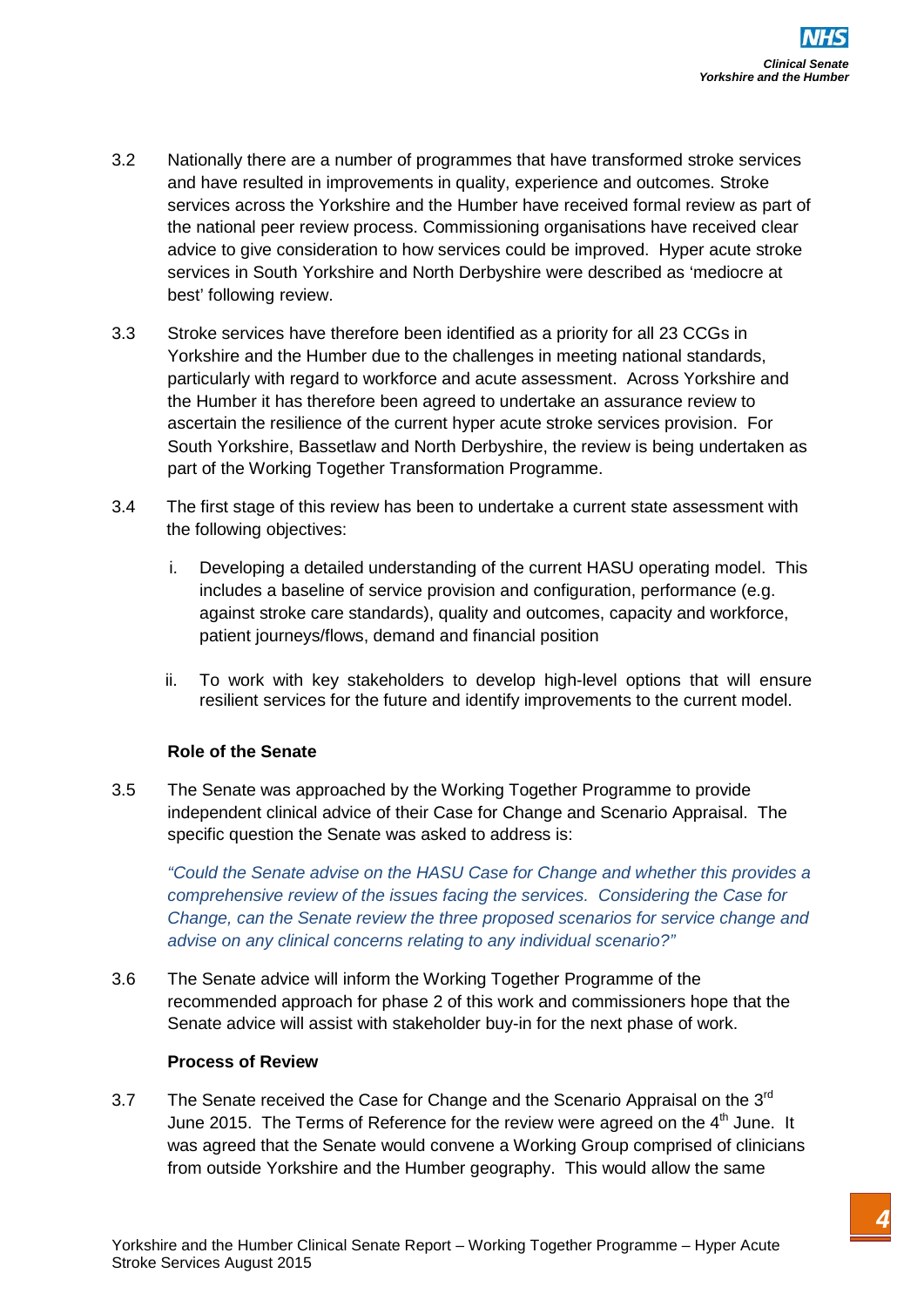Working Group to review the proposals for West Yorkshire and North Yorkshire and the Humber if requested, and therefore provide greater continuity in our understanding of how the 3 sub-regional approaches will combine to provide a coherent stroke services across the Yorkshire and the Humber geography.

3.8 Work commenced to draw together the external Working Group and the membership was largely confirmed by mid-June. The Senate Working Group held a teleconference to aid their discussions on the  $1<sup>st</sup>$  July and held a teleconference with commissioners and clinical representatives on 10<sup>th</sup> July to clarify outstanding questions formed from those discussions. The report was drafted by the Working Group following those discussions and provided to the Council for comment at the July meeting. The final draft report was submitted to the Working Together programme on the  $24<sup>th</sup>$  July. This was to allow discussion at the Working Together Programme Executive Board on 3<sup>rd</sup> August. The CCG have opportunity to comment on the report prior to its final ratification by the Council.

## **4. Evidence Base**

- 4.[1](#page-0-0) The Senate has referred to the National Institute for Health Research Report<sup>1</sup> to identify the evidence base. The following information is extracted from that report.
- 4.[2](#page-5-0) In 2007, the Department of Health set out a national strategy for stroke<sup>2</sup> drawing on the available evidence. This included two systematic reviews<sup>[3](#page-5-1)[4](#page-5-2)</sup> that demonstrated better outcomes for patients with stroke if treated by multidisciplinary teams that exclusively manage stroke patients in a dedicated ward (stroke, acute, rehabilitation, comprehensive), compared with a mobile stroke team or within a generic disability service (mixed rehabilitation ward).
- 4.3 The Department of Health strategy set out their expected standards of care (Box 1), including the following:

<sup>&</sup>lt;sup>1</sup> Insights from the Clinical Assurance of Service Reconfiguration in the NHS: the drivers of reconfiguration and the evidence that underpins it – a mixed method study. National Institute for Health Research.

<span id="page-5-0"></span>the evidence that underpins it – a mixed method studies for Health Research. 2007.

<span id="page-5-1"></span><sup>&</sup>lt;sup>3</sup>Stroke Unit Trialists' Collaboration. Collaborative systematic review of the randomised trials of organised inpatient (stroke unit) care after stroke. BMJ 1997;314:1151.<br><sup>4</sup> Stroke Unit Trialists' Collaboration. Organised inpatient (stroke unit) care for stroke. Cochrane

<span id="page-5-3"></span><span id="page-5-2"></span>Database Syst Rev 2007;4:CD000197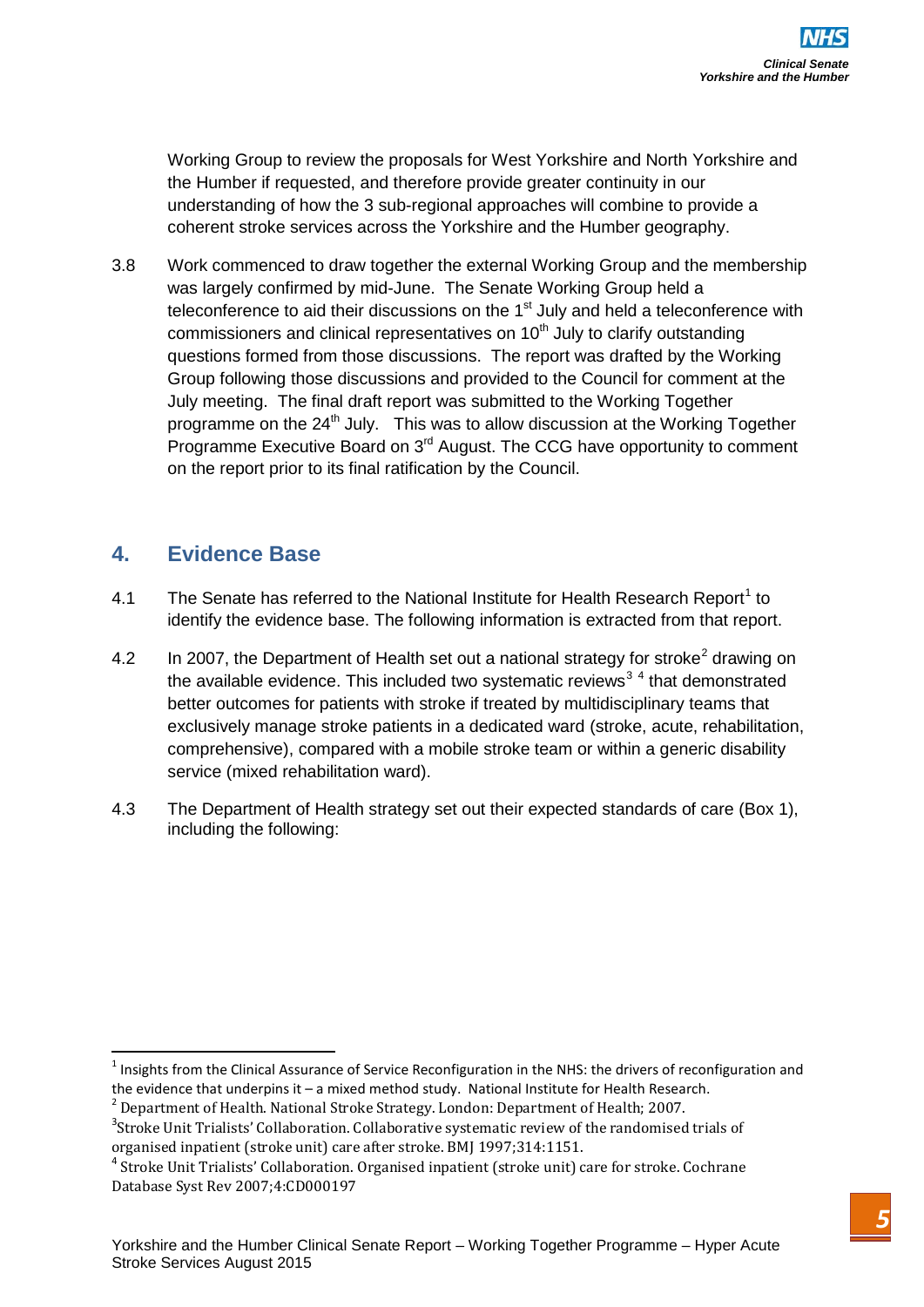#### **Box 1**

*Extracts from the Department of Health's National Stroke Strategy<sup>1</sup>*

- *All stroke patients have prompt access to an acute stroke unit and spend the majority of their time at hospital in a stroke unit with high-quality stroke specialist care.*
- *Hyper-acute stroke services provide, as a minimum, 24-hour access to brain imaging, expert interpretation and the opinion of a consultant stroke specialist, and thrombolysis is given to those who can benefit.*
- *Specialist neuro-intensivist care including interventional neuroradiology/neurosurgery expertise is rapidly available.*
- *Specialist nursing is available for monitoring of patients.*
- *'Appropriately qualified clinicians are available to address respiratory, swallowing, dietary and communication issues' (p. 30).*

*'The majority of stroke patients will require high-dependency care on an acute stroke unit for the first 24 hours of the illness. Most stroke progression occurs within the first 24 hours and so prompt access to an acute stroke unit is needed. Effective early management of stroke will reduce the need for intensive care beds. However, a small proportion of patients will require intensive care during the duration of their hospital admission' (p. 31).*

*'Commissioners to ensure that protocols are in place for the rapid transfer of people with suspected acute stroke to a hyper-acute stroke unit. This will need discussion across a network of stroke service providers to agree which centre(s) will provide these services (and their catchment areas)' (p. 27).*

*'People who have had strokes access high-quality rehabilitation and, with their carer, receive support from stroke-skilled services as soon as possible after they have a stroke, available in hospital, immediately after transfer from hospital and for as long as they need it' (p. 36).*

- 4.4 The Department of Health strategy acknowledged that the existing pattern of services with limited numbers of specialist staff would make it difficult to implement the model proposed for rapid thrombolysis treatment in all hospitals. They proposed the development of hyper-acute centres in a 'hub-and-spoke model' supported by an increase in the range of clinicians able to provide specialist acute input, for example acute physicians and specialist nurses.
- <span id="page-6-0"></span>4.5 The hub-and-spoke model proposed by the Department of Health has since been implemented in London. The new model has been formally evaluated<sup>[5](#page-5-3)</sup>. The conclusion of this before-and-after study was that London's centralised model for acute stroke care had reduced mortality for a reduced cost per patient, predominantly as a result of reduced hospital length of stay. However, the authors recognise the limitations of a before-and-after study versus a randomised control trial and noted that further research would be required to assess whether or not the London model is viable in other geographical and clinical settings.

<sup>&</sup>lt;sup>5</sup> Hunter RM, Davie C, Rudd A. Impact on clinical and cost outcomes of a centralized approach to acute stroke care in London: a comparative effectiveness before and after model. PLOS ONE 2013;8:e70420. http://dx.doi.org/10.1371/journal.pone.0070420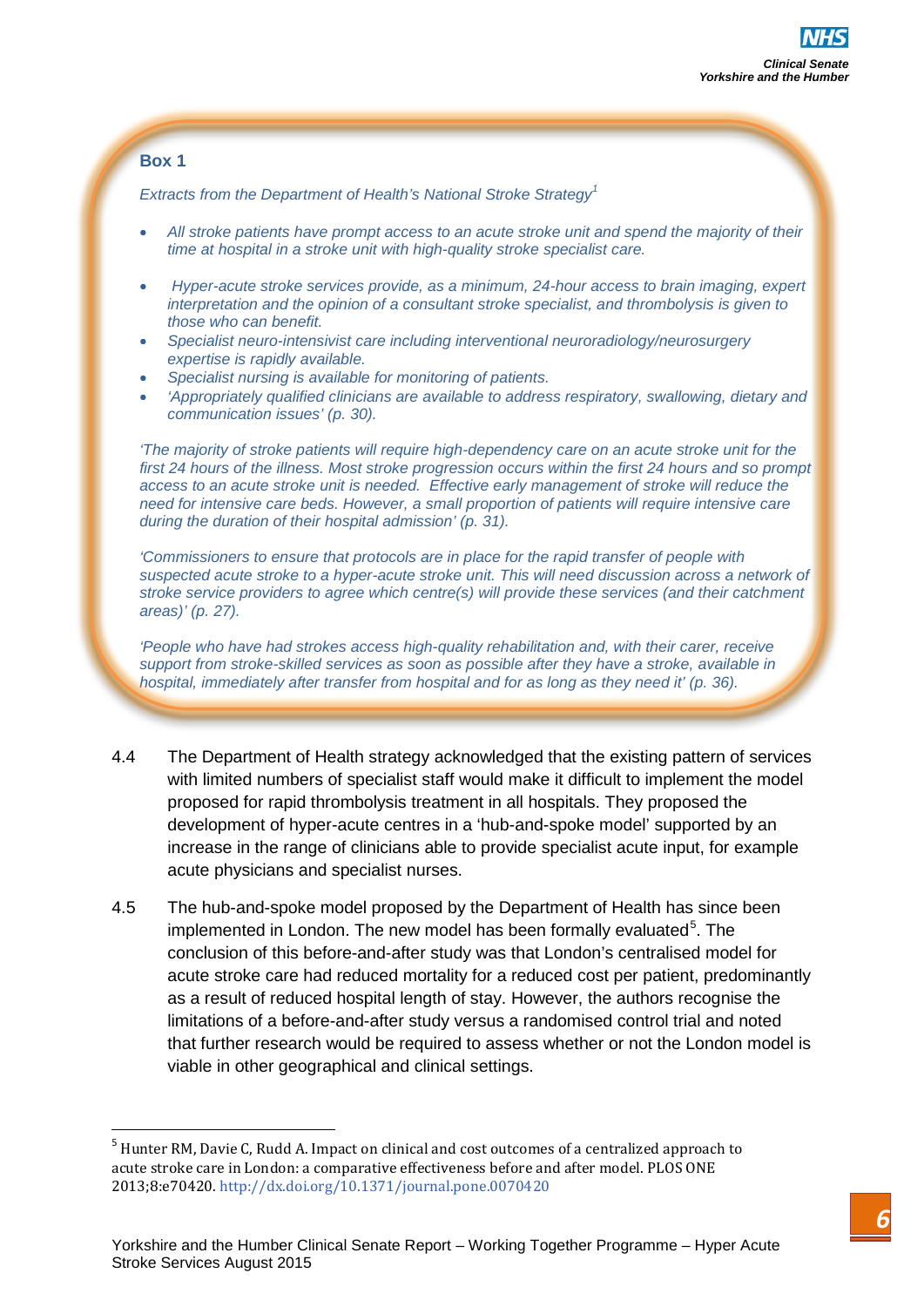#### 4.[6](#page-6-0) A recent Cochrane review $6$  of stroke care concluded the following:

*People with acute stroke are more likely to survive, return home and regain independence if they receive organised inpatient (stroke unit) care. This is typically provided by a co-ordinated multidisciplinary team operating within a discrete stroke ward that can offer a substantial period of rehabilitation if required . . .*

- 4.7 Since the original publication of this review, stroke services in many developed countries have undergone substantial reorganisation in line with national strategies and clinical practice guidelines to enable improvements in access to stroke unit care. More recently, stroke services in many countries have been further reorganised to reflect a two-tiered (or hub-and-spoke) model of care in which a central 'comprehensive stroke centre' (or 'hyper-acute stroke unit') is equipped with facilities for acute intravenous or intra-arterial treatments, intensive monitoring, advanced imaging and neurosurgery.
- 4.8 These then serve a number of 'primary stroke centres' or stroke units within a hospital network or geographical location. This approach has never been formally tested in randomised controlled trials.
- 4.9 A key issue in stroke care is the time to treatment. The current evidence points to benefits for patients being treated with thrombolysis within a 4.5 hour window but that a more favourable outcome may be achieved if delivered within 90 minutes of stroke onset $78$  $78$
- 4.10 Cochrane has also looked at the evidence for early supported discharge, which offers people rehabilitation in their own homes. The review<sup>[9](#page-7-2)</sup> concluded that early supported discharge services could reduce long-term dependency as well as reduce length of hospital stay.

 $^6$  Stroke Unit Trialists' Collaboration. Organised inpatient (stroke unit) care for stroke. Cochrane<br>Database Syst Rev 2013;9:CD000197.

<span id="page-7-0"></span> $^7$  Jonathan Emberson\*, Kennedy R Lees\*, Patrick Lyden\*, Lisa Blackwell, Gregory Albers, Erich Bluhmki, Thomas Brott, Geoff Cohen, Stephen Davis,Geoff rey Donnan, James Grotta, George Howard, Markku Kaste, Masatoshi Koga, Ruediger von Kummer, Maarten Lansberg, Richard I Lindley,Gordon Murray, Jean Marc Olivot, Mark Parsons, Barbara Tilley, Danilo Toni, Kazunori Toyoda, Nils Wahlgren, Joanna Wardlaw, William Whiteley,Gregory J del Zoppo, Colin Baigent†, Peter Sandercock†, Werner Hacke†; for the Stroke Thrombolysis Trialists' Collaborative Group . Eff ect of treatment delay, age, and stroke severity on the eff ects of intravenous thrombolysis with alteplase for acute ischaemic stroke: a meta-analysis of individual patient data from randomised trials Lancet 2014; 384: 1929–35. Published Online August 6, 2014

<span id="page-7-1"></span> $8$  Royal College of Physicians, National Clinical Guidelines for Stroke 4<sup>th</sup> Edition 2012

<span id="page-7-2"></span><sup>&</sup>lt;sup>9</sup> Fearon P, Langhorne P, Early Supported Discharge Trialists. Services for reducing duration of hospital care for acute stroke patients. Cochrane Database Syst Rev 2012;9:CD000443.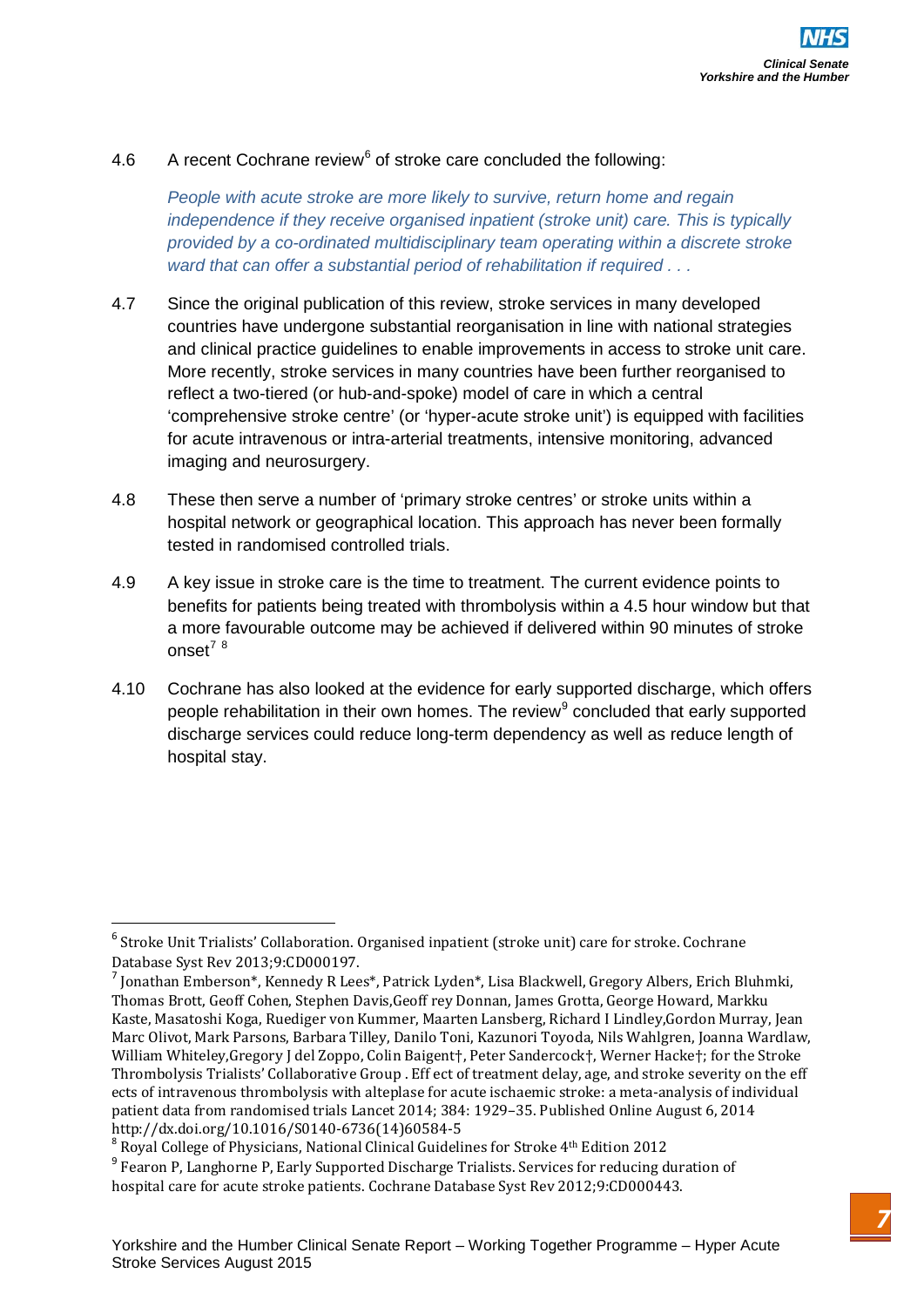#### **5. Recommendations**

5.1 The Senate considered the following question:

#### *Does the HASU Case for Change provide a comprehensive review of the issues facing the service?*

- 5.2 The Senate agreed that there are no major changes required to the Case for Change in terms of its review of the issues facing the Hyper Acute Stroke Service as it provides a solid and comprehensive analysis.
- 5.3 The case for change, however, focuses on the hyper acute stroke part of the pathway and the Senate has concerns at how this part of the pathway is looked at in isolation. The Senate advises commissioners that they may lose the opportunity to develop the stroke units and the community services unless the service is looked at in its entirety. The Senate also advises that the anticipated benefits of service change will not be achieved unless all aspects of the pathway are brought under the remit of the review. HASU only works well if beds are available through the pathway and this needs active bed management and the use of Early Supported Discharge models. This issue was discussed with commissioners and the Senate understands that the next stage of the review will broaden the scope beyond hyper acute stroke. The Senate suggests that this is made clearer within the Case for Change. Section 1.2 in the Case for Change makes reference to the need to consider the end to end pathway, but this is not referred to in the remainder of the report.
- 5.4 The financial situation is not referred to in the Case for Change. There is reference in Section 3.3 of the Case for Change of the need to develop a detailed understanding of the HASU operating model including the financial position, but there is no further reference within the Case for Change to the financial situation. Changes to one part of the pathway may impact on the financial viability of other parts of the service and the Senate recommends that there needs to be greater referral to the financial position and the risks in the Case for Change. Following discussion with Commissioners, the Senate understanding is that the financial position will come in the next stage of analysis.
- 5.5 There is some reference within the Case for Change on the need to provide a sustainable stroke service for the future, but the Senate recommends that the issue of sustainability is given more focus within the Case for Change.
- 5.6 The Case for Change does use the Sentinel Stroke National Audit Programme (SSNAP) data to demonstrate the variation in performance against standards. The Senate recommends greater use of this well respected national dataset to allow further comparison between the providers and to name the providers within the report, as this is often not clear. It is noted that there is reference to collating additional data outside of SSNAP but the Senate recommends that the focus should remain on the providers collecting all fields within the SSNAP dataset.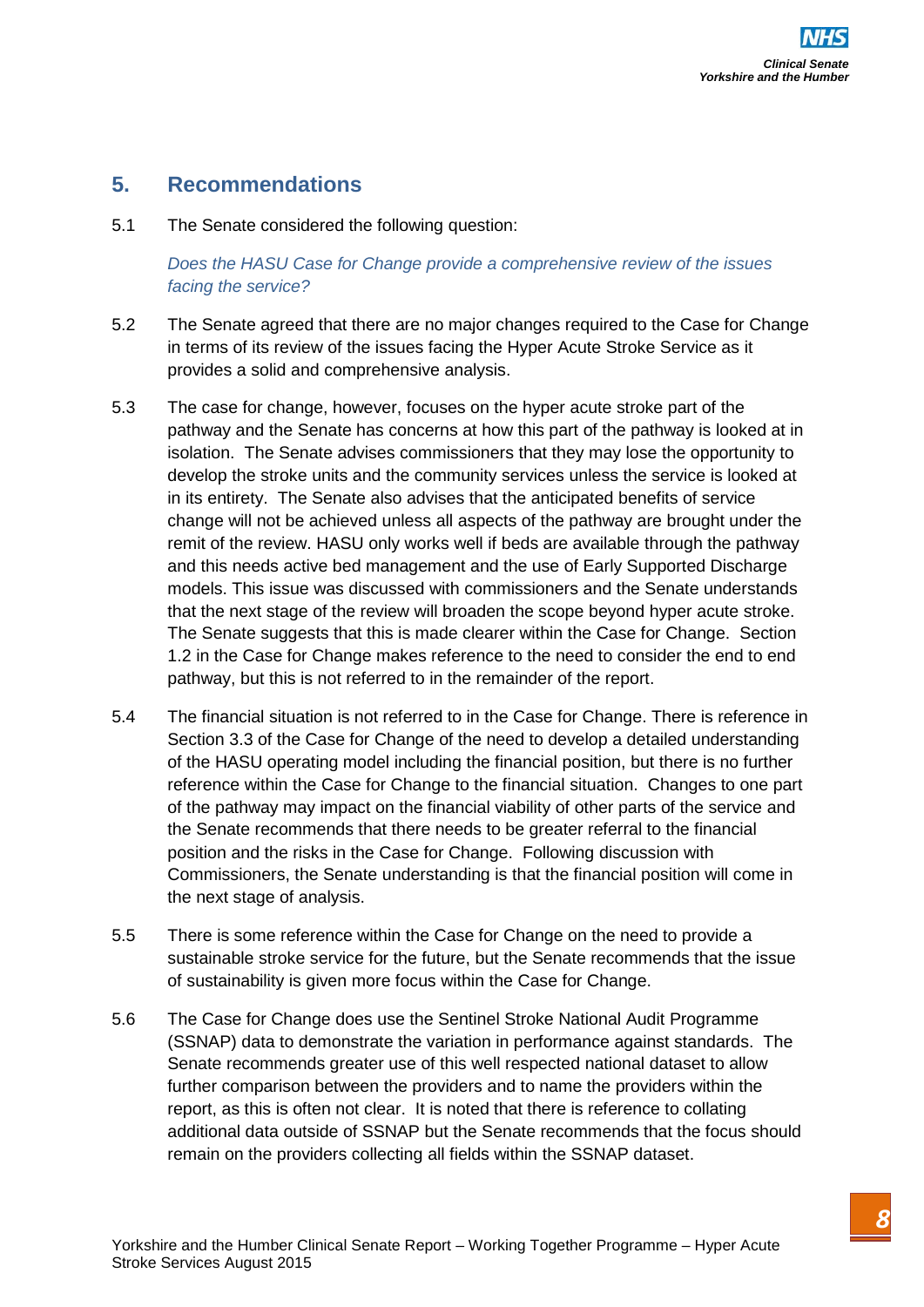- 5.7 The Senate recommends that the Repatriation Policy could be made clearer in the case for change to set out that from HASU patients will flow back to their local stroke units for ongoing care.
- 5.8 There are varied models of Early Supported Discharge (ESD) and it may be helpful to provide more detail on the models referred to in the report. It is not clear how many staff and what skill mix is employed with the ESD services as well as community stroke rehabilitation teams. It is unclear if there are identified reasons for Sheffield's high proportion of patients being treated by ESD. Commissioners may want to consider including the evidence for the effectiveness of the ESD teams e.g. SSNAP data and the effect on acute hospital length of stay. The Senate also notes that there is no mention of end of life care within the Case for Change.

#### **Question** -

*"Can the Senate review the 3 proposed scenarios for service change and advise on any clinical concerns relating to any individual scenario?"*

5.9 The Senate is in agreement that Scenarios 1 and 2 raise many clinical concerns and commissioners are therefore recommended to focus on the development of Scenario 3.

#### **Scenario 1 "Do Nothing"**

5.10 The Senate feels that the resources are spread too thinly and for the reasons outlined in the Case for Change, this would be an unacceptable option and would not provide a quality service to patients.

#### **Scenario 2 "Continue to deliver the Hyper Acute Service from 5 provider sites across the Working Together footprint, with a focus on improving performance against standards"**

5.11 The Senate agrees that this option has its advantages in terms of providing local care and less burden on the ambulance service, but to make this option work, medical, nursing and therapy staffing would need to be improved across all 5 units and within the current climate this is not feasible. Provision of hyper acute care at all five hospital sites would be contrary to the National Stroke Strategy. The current national clinical view is that Hyper Acute Stroke Units need to see between 650 and 1500 confirmed strokes a year. The NHS 5 Year Forward View (Dec 2014) emphasises this approach stating that *"for specialised care where quality and patient volumes are strongly related, such as trauma, stroke and some surgery, the NHS will continue to move towards consolidated centres of excellence".* There is not sufficient flow of patients into 3 of the units (where admission numbers are around 400 a year over 5 years) for this to be a clinically acceptable option in terms of maintaining staff expertise. The Senate has concerns that this scenario would drift into becoming Scenario 1 as the changes needed are not possible to implement and therefore progress would halt.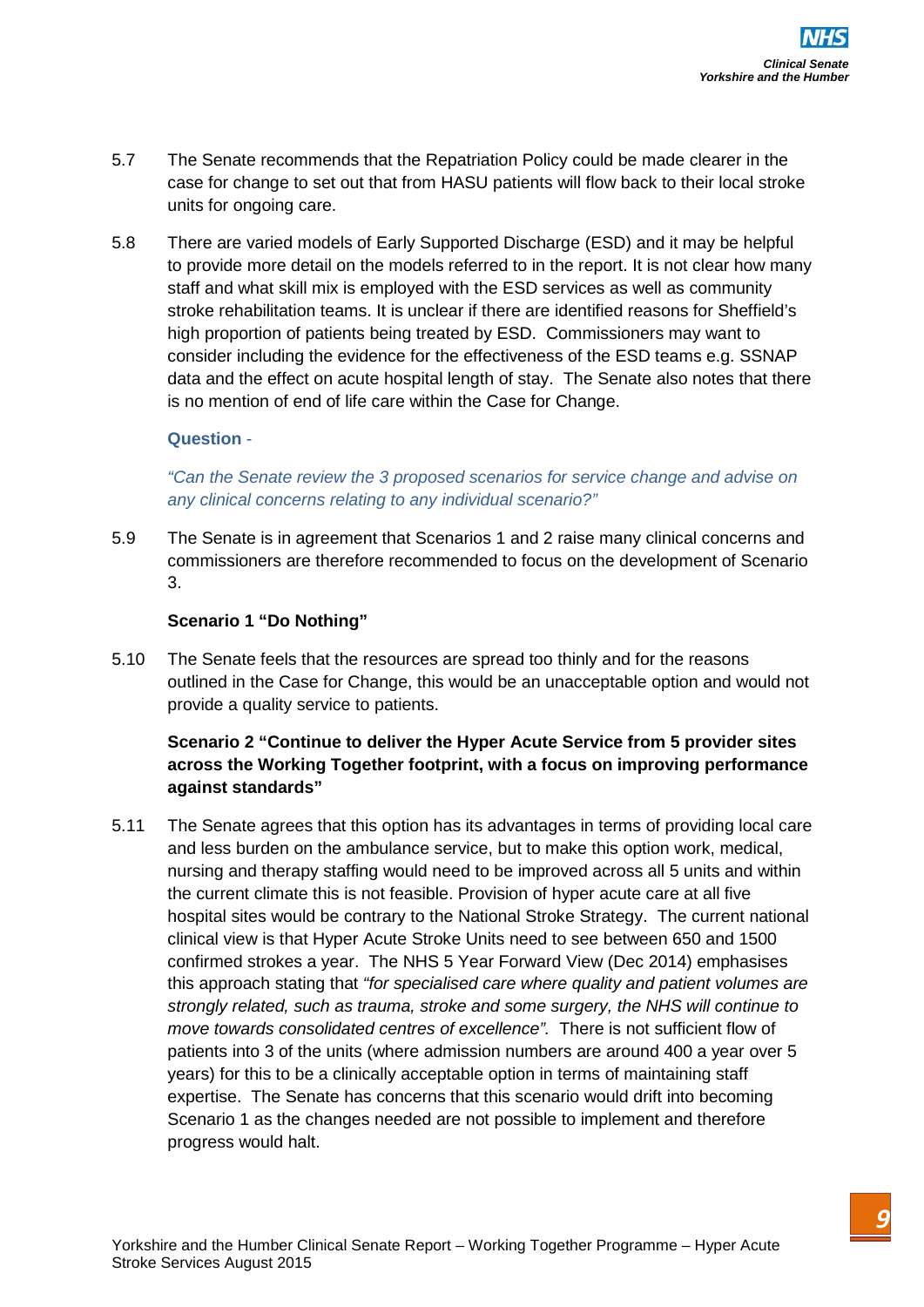#### **Scenario 3 "Transform HASU provision in the wider context of Yorkshire and Humber stroke services"**

5.12 A centralised model of HASU care is the only option the Senate can support to improve patient care in line with national guidance. The Senate understands that there are baseline reviews of stroke services happening across the 3 sub regions of Yorkshire and the Humber at differing pace. The Senate sought assurance that the impact of the other service reconfigurations has been taken into account by the Working Together Programme. We are aware that commissioners are considering how to bring these 3 strands of stroke work together into a coherent review of Yorkshire and the Humber stroke services. The Senate strongly recommends that commissioners agree the way forward on this as a priority. The boundary issues between the 3 sub regions, and with the East Midlands, are such that the need to take a Yorkshire and Humber wide view is essential before local plans become too far developed. The Senate was also assured that other service changes, urgent care and paediatric surgery for example, are also being considered in synergy with the stroke proposals.

## **6. General Comments**

- 6.1 The National Stroke Strategy was published in 2007 and there have been opportunities since that date to change service delivery across Yorkshire and the Humber and these opportunities have not been taken. SSNAP data continues to reflect issues across Yorkshire and the Humber in the quality of the service. In discussion with commissioners, the Senate raised the question of commissioner and provider commitment to the Working Together Programme. If option 3 is progressed, there needs to be assurance that commissioners maintain commitment to the service change if it requires a change in status of their local Trust. Our understanding is that commissioners are committed to Stage 2 of the work but have no commitment beyond that to service change. The Senate recommends the need for a clear commitment from Trusts and CCGs to a set of principles to be achieved with regard to improving quality and patient outcomes, and therefore a commitment not to retract support, even if the local roles may change in order to deliver the service.
- 6.2 As discussed in paragraph 5.3, the Working Together scope needs to include the full patient pathway. Local re-organisation may result in patient repatriation from HASUs to Early Supported Discharge Services rather than a local stroke unit, and it may be that some local stroke units are also subject to review. The Senate recommends seeking commissioner commitment to considering the end to end pathway in Stage 2 of the work. Commissioners will also need to be prepared to look at a range of solutions to ensure that local stroke units have a sustainable work force under a centralised HASU model.
- 6.3 Once the preferred option has been agreed and the proposed model of care finalised, the Senate recommends that the Working Together Programme remains focused on the implementation to ensure that the reconfiguration is achieved. Previous history has shown that agreement in principle has not followed through to achievement of change.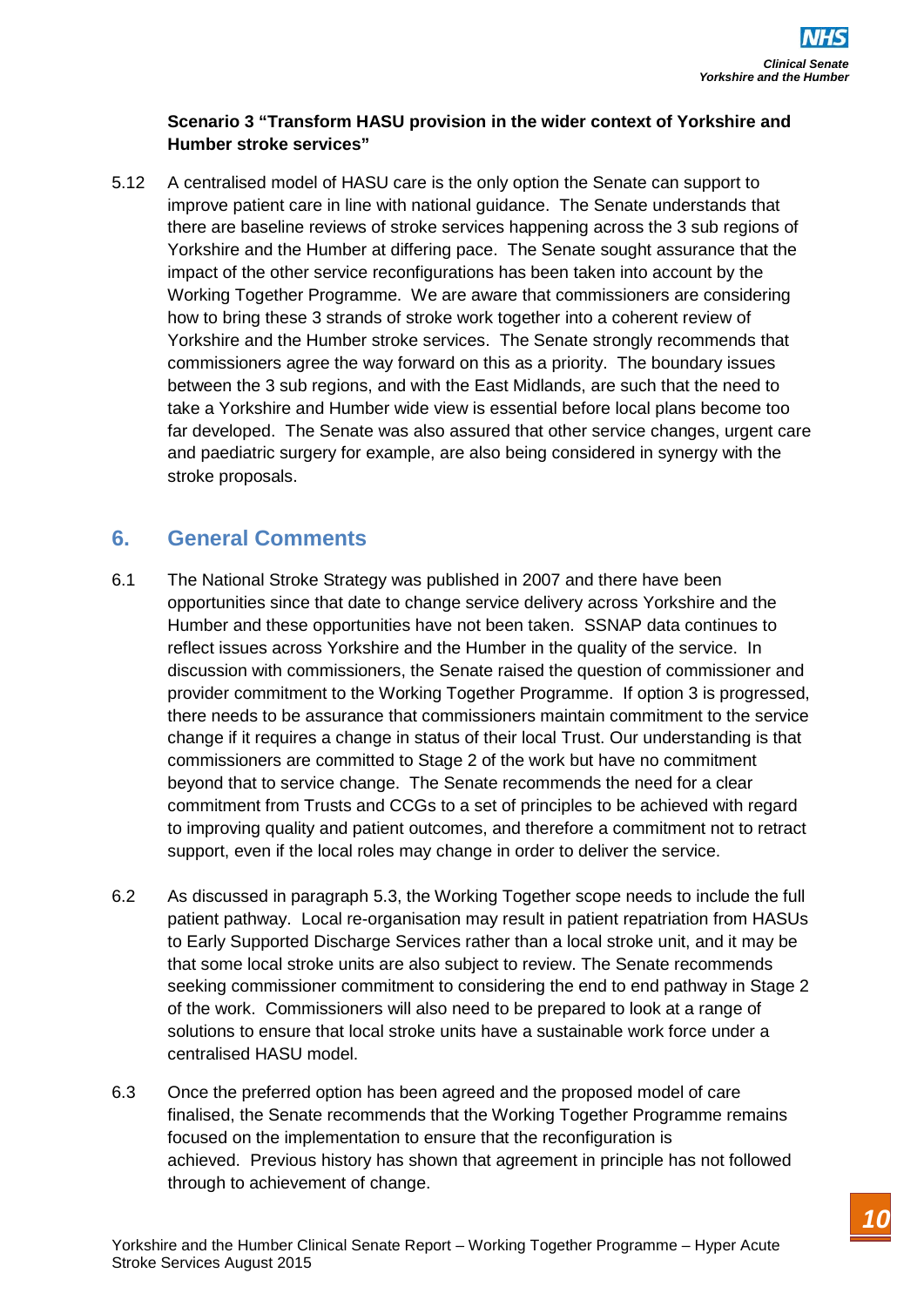- 6.4 The Senate understands that Stage 2 of the process will include full engagement with service users. The Senate supports the need for a comprehensive communications programme with service users including different approaches to assess patient feedback like the use of interviews and forums for example.
- 6.5 Patients will want to know that they can access a service that meets national standards in terms of accurate diagnosis within the recommended national time frame and that they will have access to the recommended medical, nursing and therapy staff. There can be significant benefits in informing patients about how the centralised model forms a relatively small part of the pathway and that the longer term care is delivered in the local stroke unit following repatriation.

## **7. Summary and Conclusions**

- 7.1 The Yorkshire and the Humber Clinical Senate concludes that:
	- The Working Together programme has produced a robust Case for Change reviewing the issues facing the Hyper Acute Stroke service. The Case for Change could be strengthened with greater use of the SSNAP data, further reference to the financial implications of change and greater clarity on the ESD models and Repatriation Policy
	- Commissioners need to widen the scope of the review to include the end to end stroke pathway as the anticipated benefits of service change will not be achieved unless all aspects of the stroke pathway are considered
	- Scenario 3 The transformation of services into a centralised model of HASU care is the only scenario which the Senate can support to improve patient care in line with national guidance.
	- Commissioners need to reach agreement on how to bring together the recommendations from the stroke reviews occurring concurrently across Yorkshire and the Humber as the boundary issues need to be addressed to provide a coherent service.
	- It would be beneficial for commissioners to provide a clear commitment to a set of principles to be achieved with regard to improving quality and patient outcomes to help maintain support and commitment as the details of the service changes are developed.
	- The Working Together programme needs to design a comprehensive communications package with service users in their next stage of work.
- 7.2 The Yorkshire and the Humber Clinical Senate hopes that this report provides assistance to the Working Together programme in obtaining commitment from stakeholders to the need for service change as discussions develop in Stage 2 of the programme. Moving agreement in principle through to achievement of change will be challenging but the Senate fully endorses the need to transform Hyper Acute stroke services to ensure stroke patients receive high quality care in line with national guidance.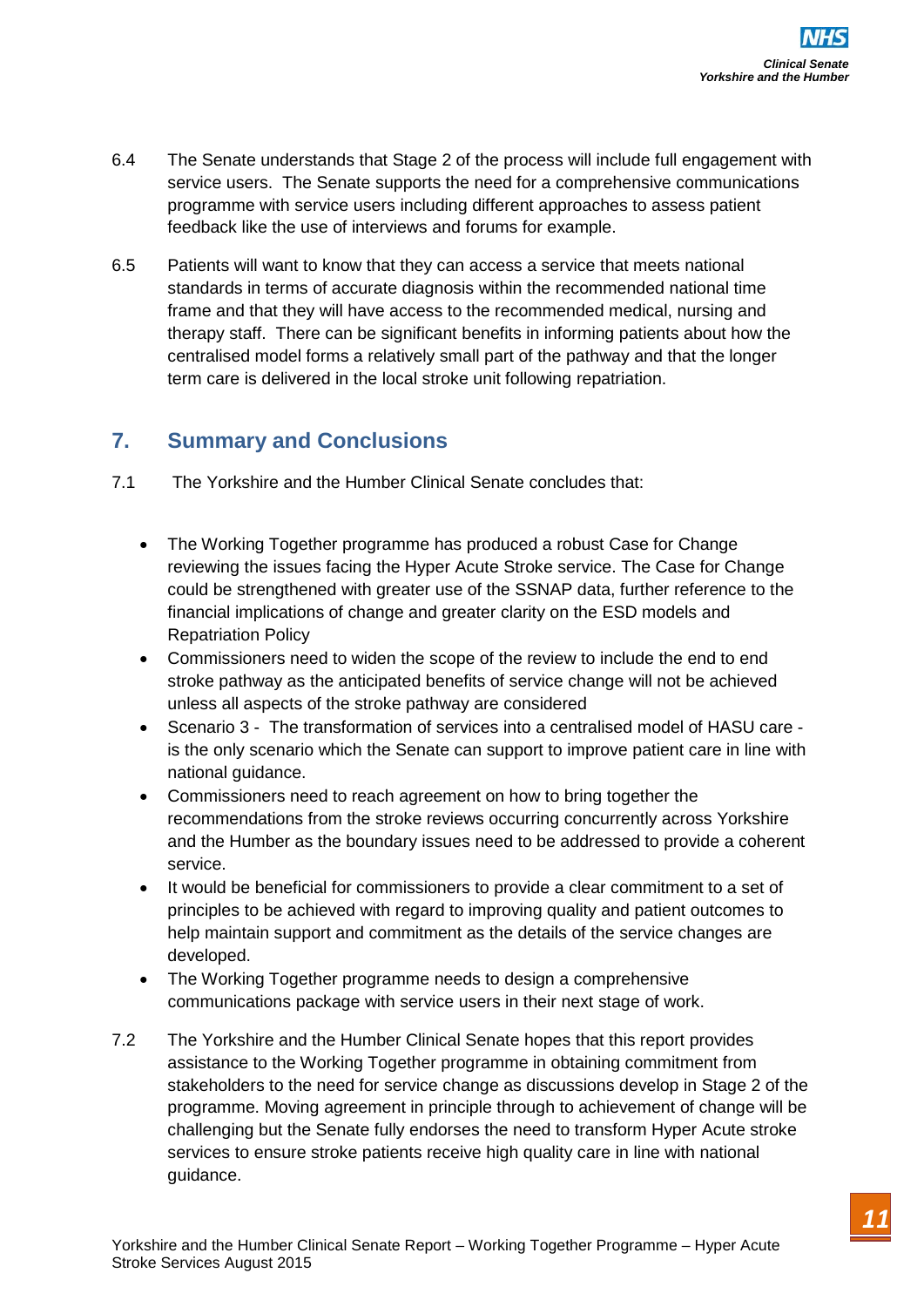## **APPENDICES**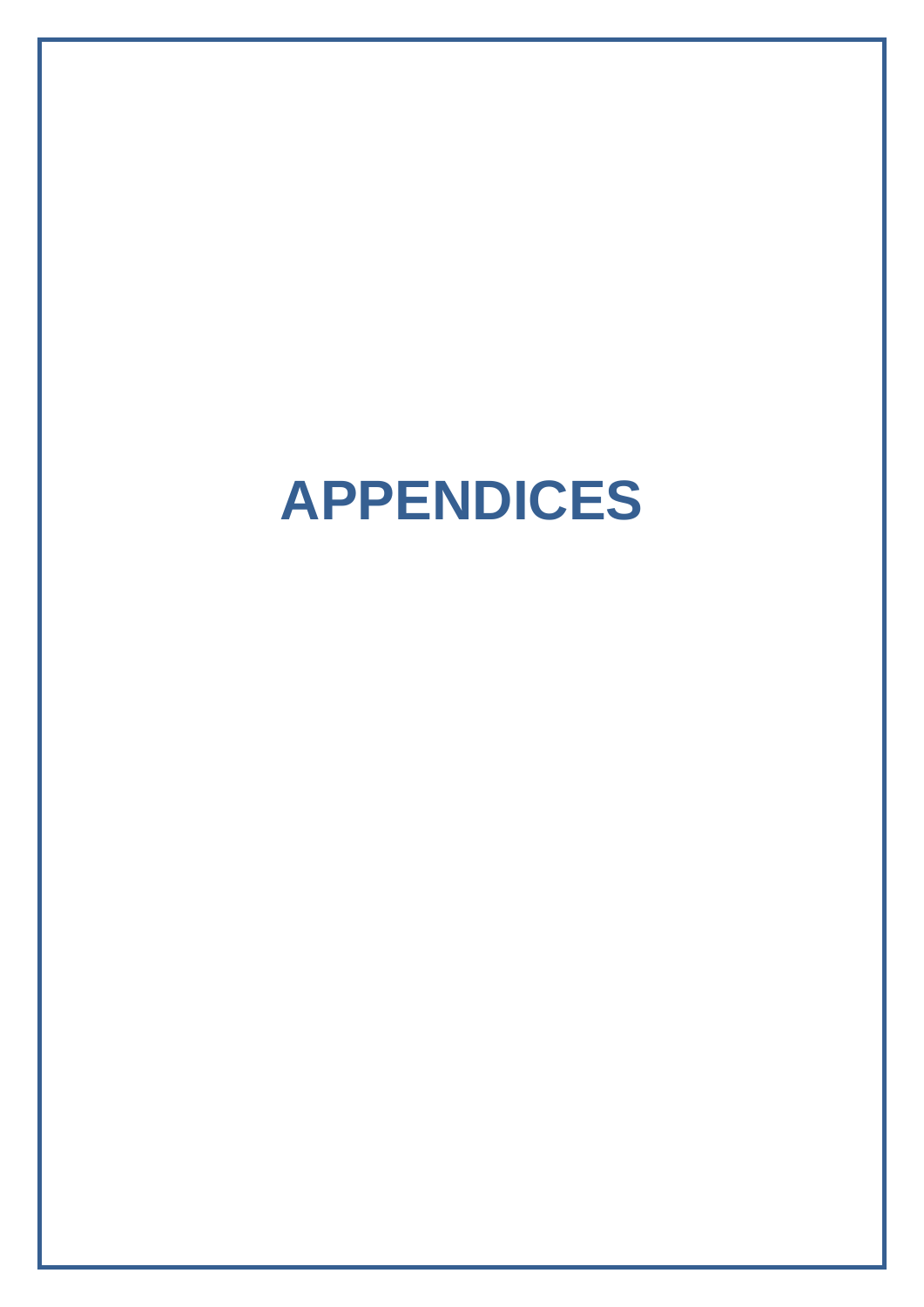

## **LIST OF SENATE WORKING GROUP MEMBERS**

The Working Group developed for this review consists of:

#### Senate Council Members

Professor Chris Welsh, Senate Chair

#### Senate Assembly Members

Stephen Elsmere, Citizen Representative

#### Co-opted Members

Claire Fullbrook-Scanlon, Matron for Stroke & Neurology/Lead Stroke Nurse & Senior Lecturer in Stroke, Royal United Hospitals NHS FT

Dawn Good, Head of Stroke Service, Nottingham University Hospitals NHS Trust

Julia MacLeod, Regional Director, Yorkshire & East Midlands Stroke Association

Mark McGlinchey, Clinical Specialist Physiotherapist, Stroke and Neurorehabilitation, St Thomas' Hospital

Peter Moore, Regional Director, North East Stroke Association

Dr Indira Natarajan, Clinical Director, West Midlands Strategic Clinical Networks & Stroke Specialist, University Hospital of the North Midlands

Vats Patel, Pharmacist, member of Greater Manchester, Lancashire & South Cumbria Clinical Senate Council and member of the Manchester Local Pharmaceutical Committee

Professor Helen Rodgers, Clinical Professor of Stroke Care, Newcastle University

Professor Thompson G Robinson, Professor in Stroke Medicine, University Hospitals of Leicester & Clinical Director for East Midlands Cardiovascular Strategic Clinical Network

Professor Anthony Rudd, Professor in Stroke Medicine, Kings College London & National Clinical Director for Stroke, NHS England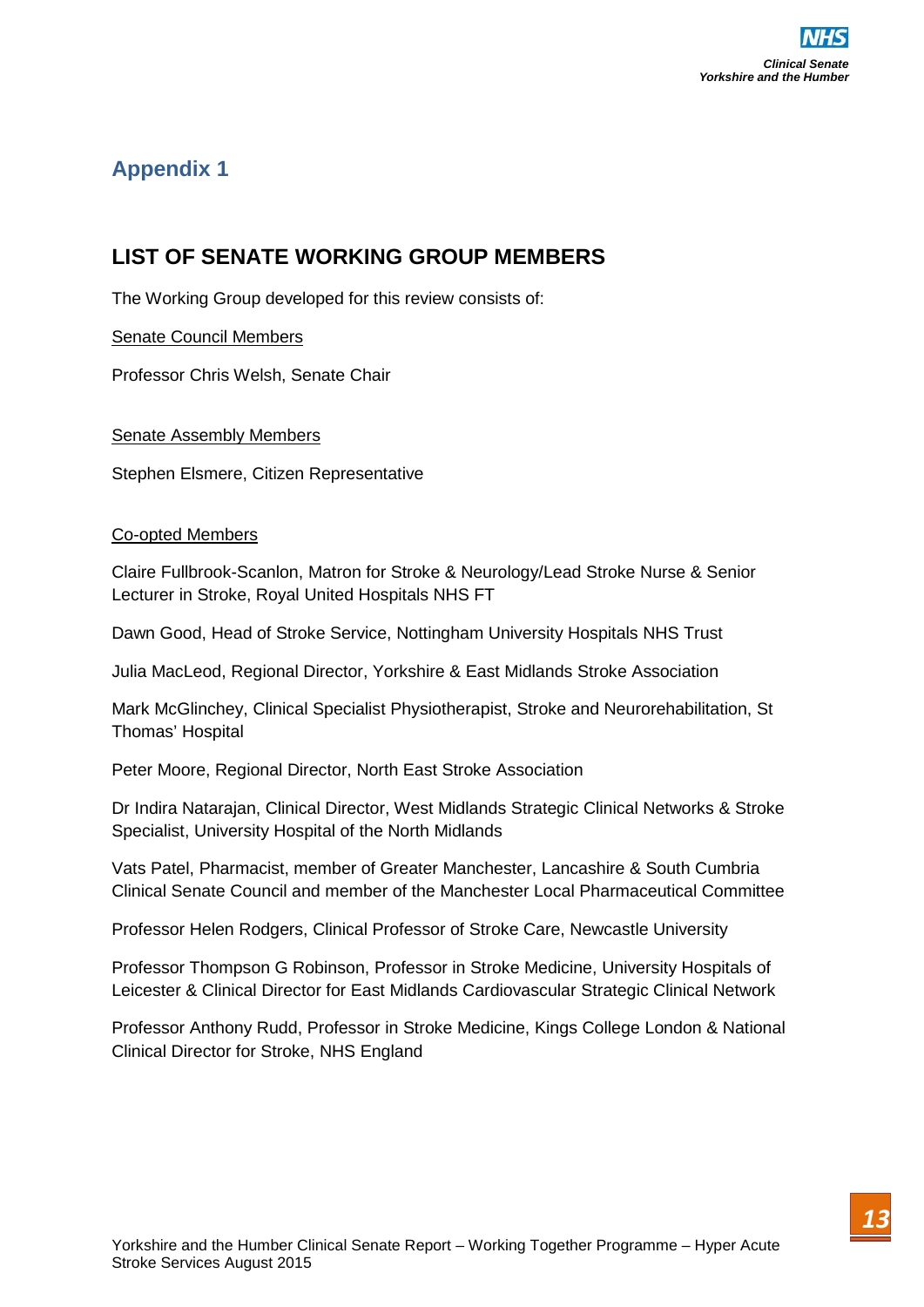## **PANEL MEMBERS' DECLARATION OF INTERESTS**

## **Working Group Members Declaration of Interests**

None declared

## **Senate Council Members Declaration of Interests**

None declared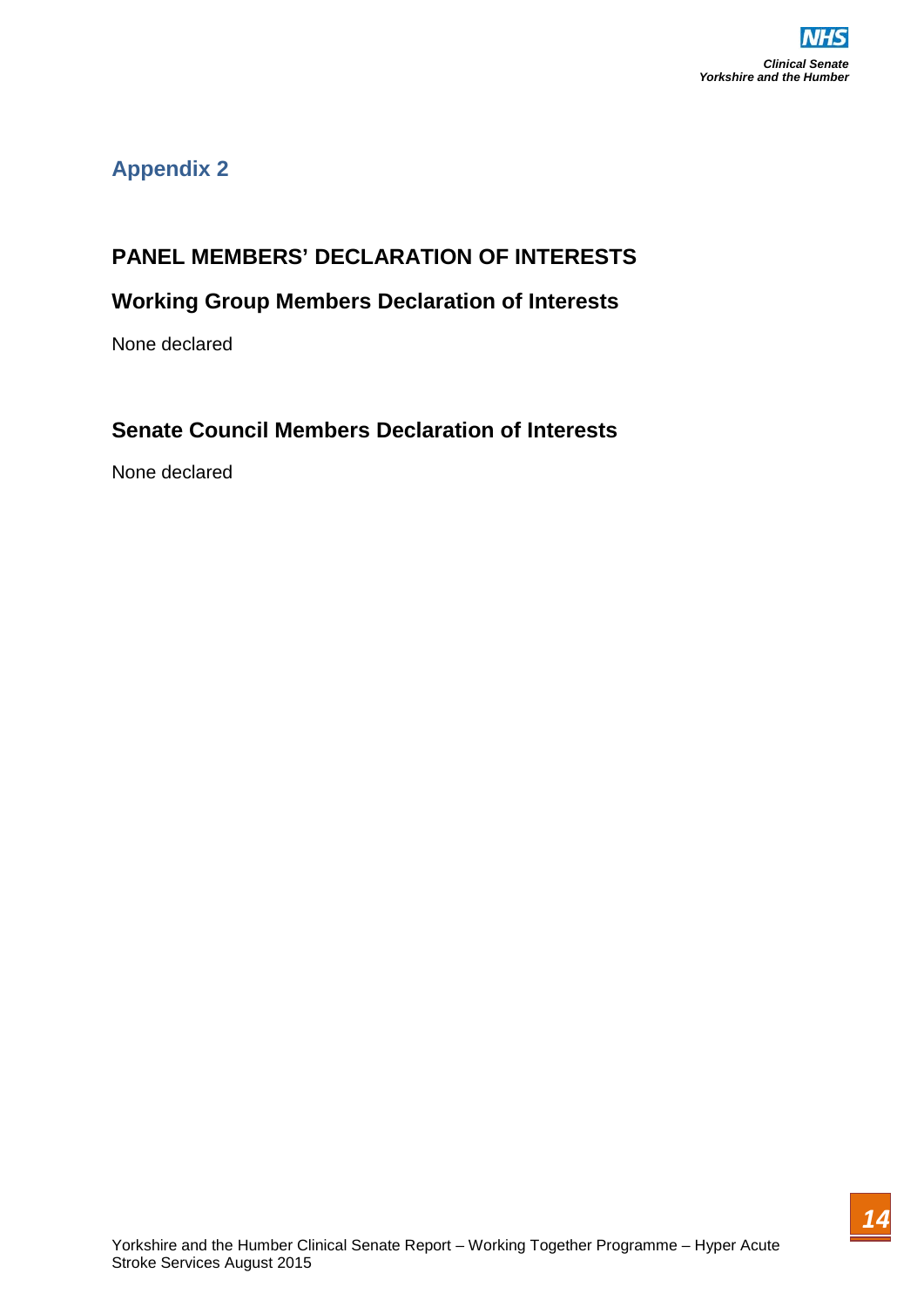## **TERMS OF REFERENCE**

## **Template to request advice from the Yorkshire and the Humber Clinical Senate**

**Name of the lead (sponsoring) body requesting advice: Working Together Programme**

**Type of organisation: Collaboration of Health Commissioning Organisations 8 CCGs and NHSE across South Yorkshire and Bassetlaw, North Derbyshire and Wakefield.**

**Name of main contact: Will Cleary-Gray**

**Designation: Working Together Director** 

**Email:** [will.cleary-gray@nhs.net](mailto:will.cleary-gray@nhs.net) **Tel:** 07540 080994 **Date of request: 04/06/15**

**Please note other organisations requesting this advice (if more than the lead body noted above):**

**Is the Senate being consulted for advice or as part of the formal assurance process?**

No

**Please state as clearly as possible what advice you are requesting from the Clinical Senate and what documentation you propose sharing with the Senate.**

Could the Senate advise on the HASU case for change and whether this provides a comprehensive review of the issues facing the services. Considering the case for change can the Senate review the three proposed scenarios for service change and advise on any clinical concerns relating to any individual scenario

To share HASU case for change and HASU high level scenario appraisal.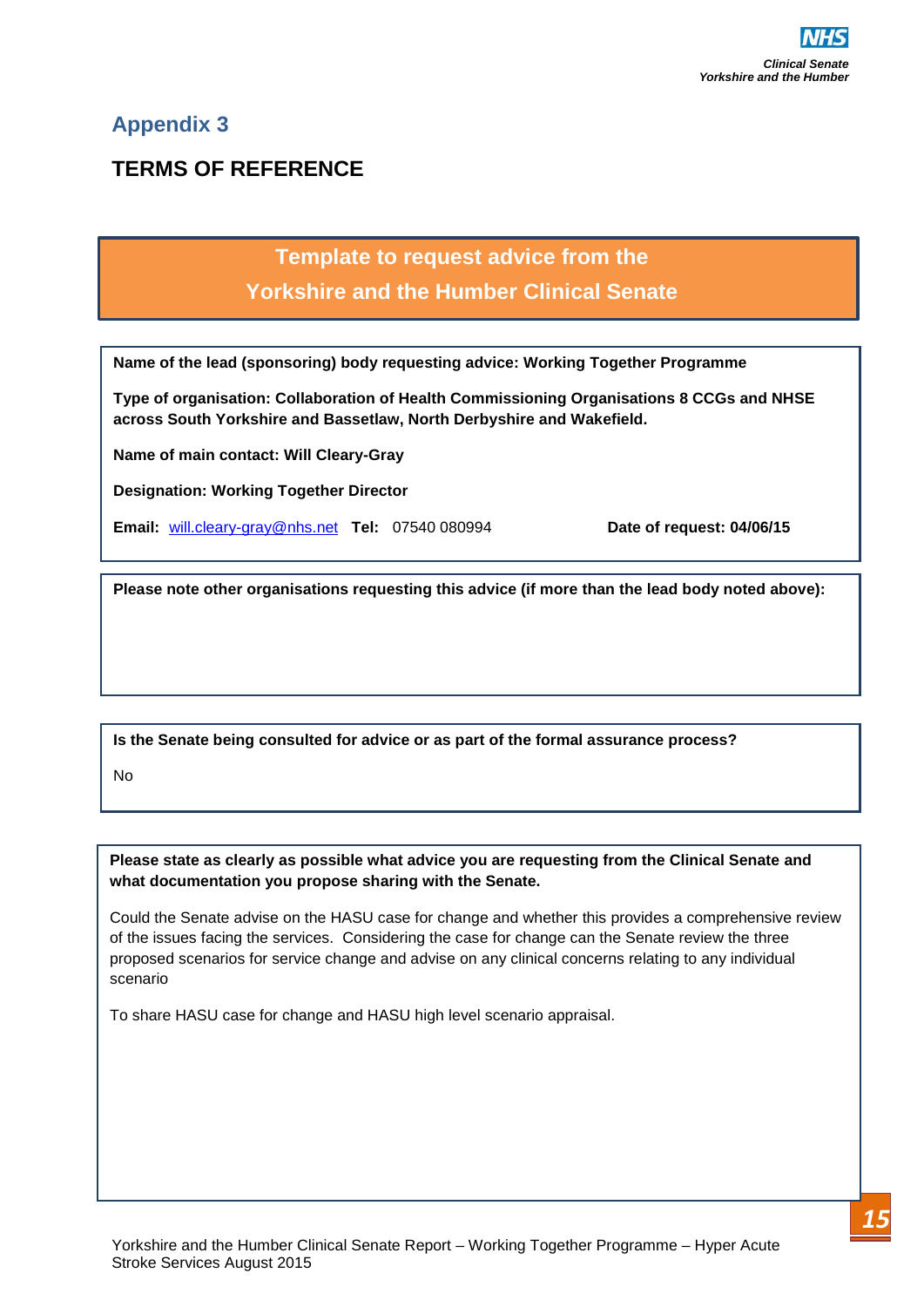**Please state your rationale for requesting the advice? (What is the issue, what is its scope, what will it address, how important is it, what is the breadth of interest in it?).**

Stroke has been identified as a priority for all 23 CCGs in Yorkshire and Humber (Y&H), services are challenged with meeting standards, due in part to workforce and acute assessment issues.

Nationally there are a number of programmes that have transformed Stroke services and have seen improvements in quality, experience and outcomes which follows a national direction of travel. Stroke Services across the Yorkshire and the Humber have received formal review as part of the national peer review process. Commissioning organisations have received clear advice to give consideration to how services could be improved. Our HASU services locally were described as 'Mediocre at best' following review.

#### **What is the purpose of the advice? (How will the advice be used and by whom, how may it impact on individuals, NHS/other bodies etc.?).**

The advise will allow the Working Together programme to be assured that there is Clinical Senate support for the recommended approach for phase 2 of this work, which will assist with stakeholder buy-in for the next phase of work.

#### **Please provide a brief explanation of the current position in respect of this issue(s) (include background, key people already involved).**

The three sub regions of Yorkshire and Humber have identified the need to undertake an assurance review to ascertain resilience of the current HASU provision. The review has been mandated by the Yorkshire and Humber CCG and their respective Chief Officers and is being delivered through existing sub-regional governing and accounting arrangements and collaborative programmes.

The base lining analysis included in the case for change has highlighted variations in the quality of HASU services across providers in the Working Together programme. There is also a lack of consistency in quality and performance across the HASU pathway when looking at individual provider datasets. All providers evidence areas for improvement.

Graham Venables has provided clinical leadership, SCN have supported the work to date and key individuals can be found in the case for change. The approach includes 1-1 engagement and validation with providers of HASU and workshops to achieve consensus on the issues and challenges.

The first phase of this sub-regional work is concluding and is proposing a Yorkshire and Humber approach and Transformation of HASU.

#### **When is the advice required by? Please note any critical dates.**

To be available for the 24<sup>th</sup> July – to allow discussion at Working Together Programme Executive Board on 3<sup>rd</sup> Aug.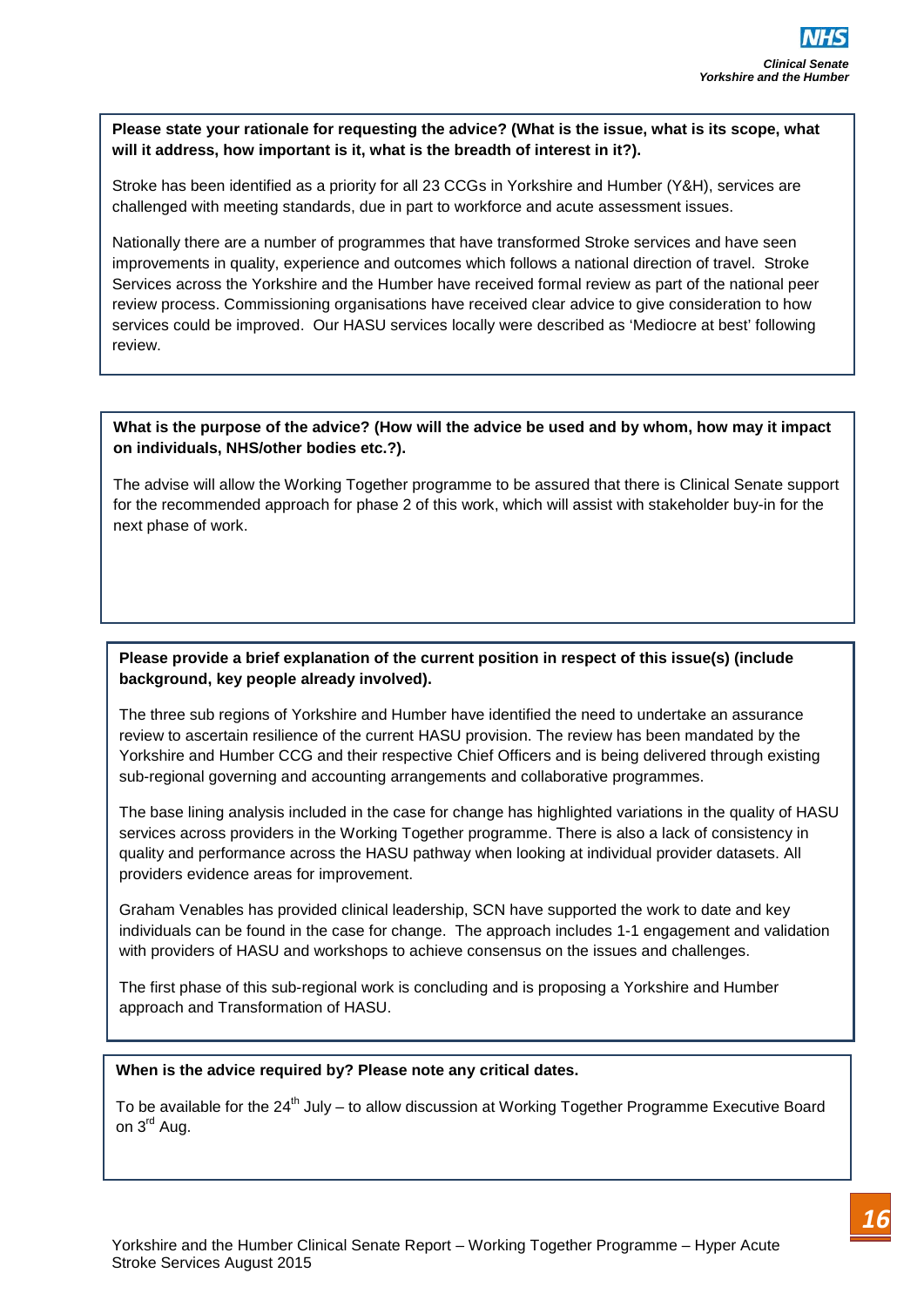| Has any advice already been given about this issue? If so please state the advice received, from |
|--------------------------------------------------------------------------------------------------|
| whom, what happened as a consequence and why further advice is being sought?                     |

NA

**Is the issue on which you are seeking advice subject to any other advisory or scrutiny processes? If yes please outline what this involves and where this request for advice from the Clinical Senate fits into that process (***state N/A if not applicable***)**

NA

**Please note any other information that you feel would be helpful to the Clinical Senate in considering this request.** 

*Please send the completed template to:* [joanne.poole1@nhs.net.](mailto:joanne.poole1@nhs.net) For enquiries contact Joanne Poole, *Yorkshire and the Humber Clinical Senate Manager at the above email or 01138253397 or 07900715369*

Version 2.0 April 2014